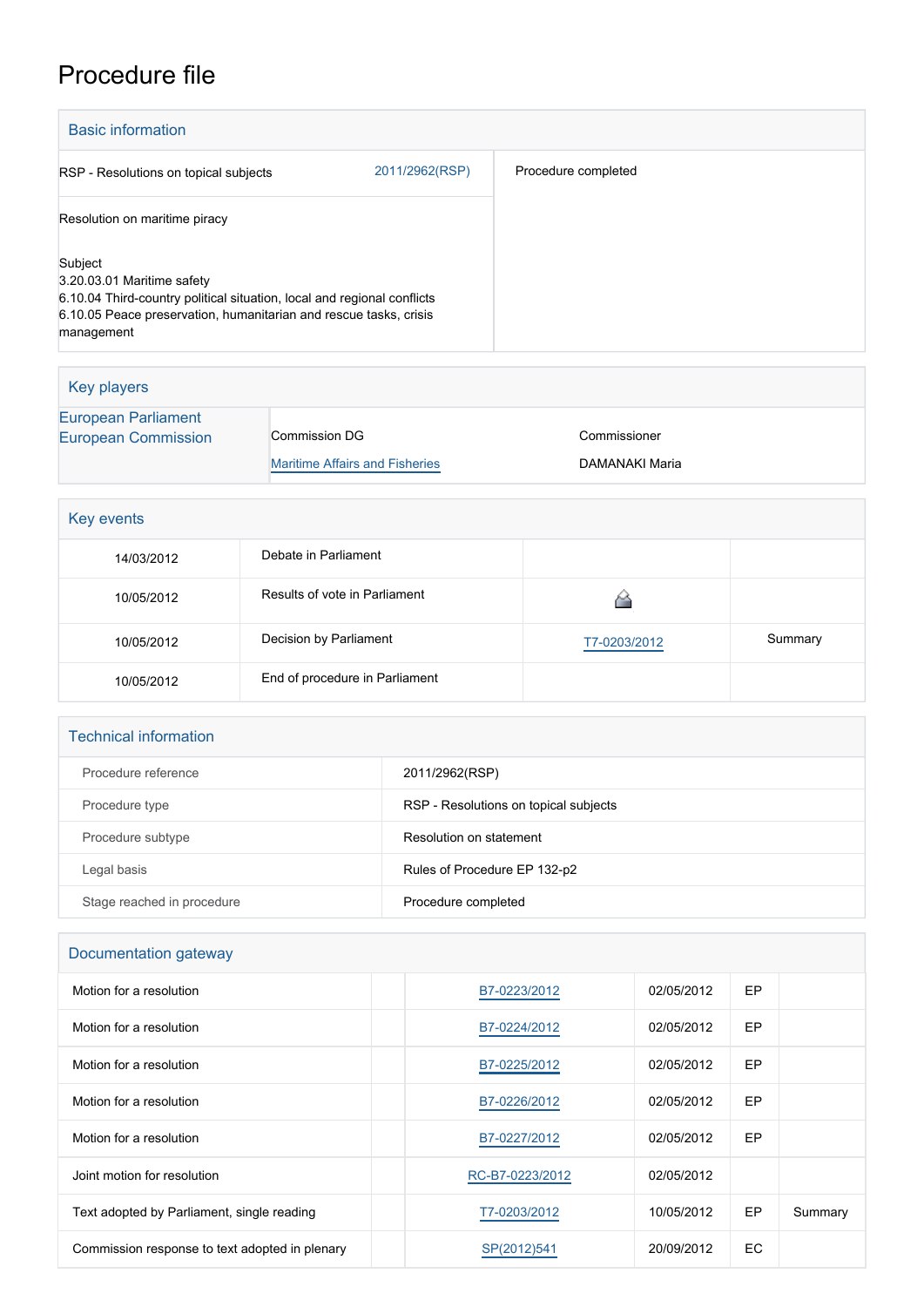## Resolution on maritime piracy

The European Parliament adopted by 434 votes to 100, with 5 abstentions, a resolution on maritime piracy. The resolution had been tabled by the ECR, ALDE, S&D and EPP groups. It notes that the number of attempted attacks on vessels is increasing: in 2011 it was reported that 28 hijackings were committed, 470 seafarers were kidnapped and 15 were murdered, and currently more than seven ships are being held for ransom and around 191 seafarers are being held hostage in Somalia, often under terrible and inhuman conditions and for increasing periods. Under these circumstances, Parliament reiterates its grave concern over the increasing threat posed by piracy and armed robbery at sea against international vessels delivering aid to Somalia and international and EU fishing, merchant and passenger vessels in the Indian Ocean, particularly in the seas off Somalia and the Horn of Africa, to the safety of seafarers and other persons and to regional stability. It calls on the High Representative and Member States urgently to consider ways of liberating the 191 seafarers and, at the same time, secure the release of the seven hijacked vessels.

Whilst welcoming the contribution made by EU NAVFOR's Operation ATALANTA to maritime security off the coast of Somalia and the Council Decision of 23 March 2012 to extend the mandate of EU NAVFOR ATALANTA until December 2014, Members deplore the fact that the number of vessels which the Member States have supplied to EU NAVFOR ATALANTA fell from eight to only two/three at the beginning of 2012. They call on Member States to provide more naval assets to enable the ATALANTA operation to succeed.

Parliament also calls for:

- · enhanced coordination under the SHADE mechanism among the EU, NATO, the three main counter-piracy naval missions in the region (EU NAVFOR, CTF-150/151 and TF-508 within NATO's operation Ocean Shield) and the various international naval forces in order to avoid unnecessary duplication;
- increased cooperation among all international actors in Somalia and the wider Horn of Africa, namely the EU, NATO, the US, the UN and relevant countries, as means of achieving a real and purposeful comprehensive approach to the fight against piracy and, most important, addressing its root causes and consequences at all levels;
- enhance strategic coordination among EU NAVFOR ATALANTA, EUTM Somalia and other CSDP actions (e.g. the RMCB once it is deployed) in the wider Horn of Africa region.

Effective measures for punishment: Members deplore the fact that despite EU transfer agreements with third countries (Kenya, Seychelles, Mauritius), bilateral repatriation agreements for convicted pirates between Seychelles and the Somali regions of Puntland and Somaliland, and the various international legal frameworks, many pirates are still not arrested or, when arrested, are often released due to a lack of solid legal evidence or a lack of political will to prosecute them. They note, too, that some EU Member States have inadequate criminal-law safeguards against piracy on the high seas. They call for immediate and effective measures to prosecute and punish those suspected of acts of piracy, they call on the Council and the Commission to continue examining opportunities for trial in the countries of the region and to work on the creation of specialised anti-piracy courts in Somalia and in other states in the region as a sustainable judicial solution for prosecuting pirates in Somalia. They also stress the need to secure fair and efficient trials through existing local courts, as well as humane and secure imprisonment in regional facilities.

Furthermore, Member States in cooperation with Europol and INTERPOL, are asked to trace money flows and confiscate the money which is paid as ransom to pirates, as there are indications that this money might be being transferred to bank accounts worldwide, including banks in Europe, as well as to dismantle the organised criminal networks that reap the profits of such acts. The Council is asked to facilitate further cooperation between EU NAVFOR on the one hand and Europol and Interpol on the other.

Protection of vessels: Members consider that, given the proliferation of piracy, seafarers exposed to threats linked to piracy should be trained in order to reinforce their self-protection, and stress the need for shipping companies to apply the Best Management Practices for protection against Somalia Based Piracy (BMP-4), which provide sufficient information to all parties involved on ways to help ships avoid, deter or delay piracy attacks off the coast of Somalia. Parliament urges the Council and the Commission, in collaboration with the UN and the African Union and following repeated requests by Somalia's Transitional Federal Government (TFG) for international assistance to protect humanitarian aid vessels and counter piracy off its coast, to continue to cooperate and support Somalia's TFG in the fight against piracy, bring the perpetrators to justice and help Somalia and the region strengthen its capacities;

The resolution underlines the fact that the use of private armed guards is a measure that cannot substitute for the necessary comprehensive solution to the multifaceted threat from piracy. Parliament calls on Member States to perform the necessary security measures on board when possible, and on the Commission and the Council to work towards shaping an EU approach to the use of certified armed personnel on board in order to ensure proper implementation of the IMO guidelines in this regard. It further notes that, on the high seas, according to international law, in all cases, including actions taken in the fight against piracy, the national jurisdiction of the flag state applies on the ships concerned, as well as to the military staff deployed on board. Moreover, no arrest or detention of a ship may be ordered, even as a measure of investigation, by any authorities other than those of the flag state.

Members welcome the decision by the Foreign Affairs Council on 12 December 2011 to launch the Regional Maritime Capacity Building (RMCB) EUCAP Nestor mission, which will aim to strengthen maritime and judicial capabilities and the training of a coastal police force and judges in eight countries in the Horn of Africa and the western Indian Ocean. They call on the Council and the EEAS to make every effort to ensure that the RMCB is deployed to this region next summer;

Support for state-building in Somalia: Members note that the fight against piracy cannot be won by military means alone, but depends mainly on success in promoting peace, development and state-building in Somalia. They welcome the Commission's decision to propose a further EUR 100 million in EU financial support under the African Peace Facility to the African Union Mission in Somalia (AMISOM), and call on Member States and the international community to help in promoting peace, economic development and the building of a stable democratic regime in Somalia that will facilitate security and fight piracy in the long term. Any anti-piracy strategy should take into account the fact that piracy serves illegal economic interests and that any incentives for the Somali population to wean themselves off piracy need to be targeting youth employment and aimed at providing the local population with alternative livelihoods through which they can properly sustain themselves.

Whilst welcoming the appointment of an EU special representative for the Horn of Africa, Parliament is concerned about the deteriorating humanitarian situation in the Horn of Africa and calls on the international community, and the EU in particular, to increase its provision of humanitarian assistance to people in need.